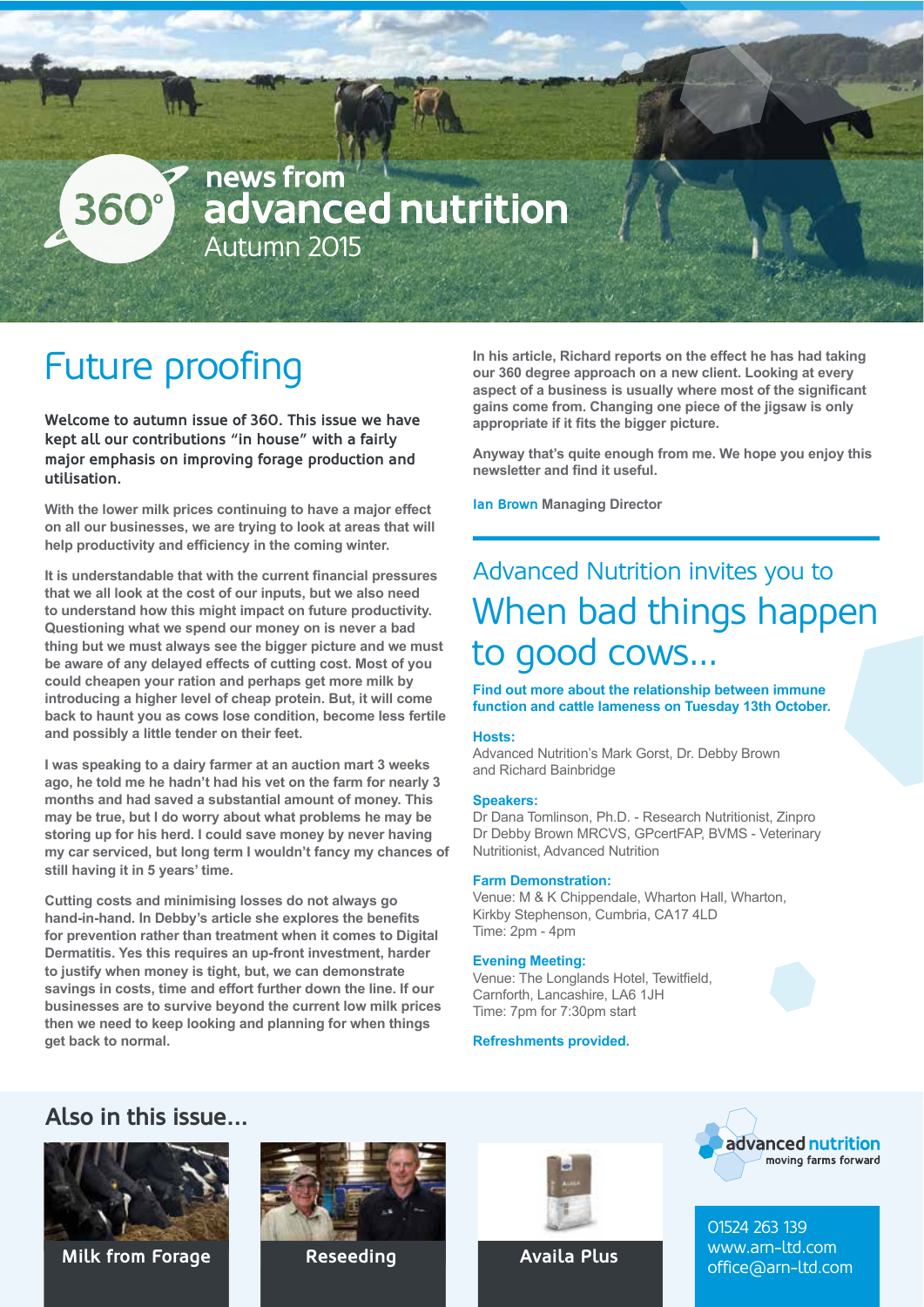With a £10 / tonne average producer, using 3 tonnes of concentrate will save  $£30$  per cow, 1,000 litres more milk from forage will save him approximately £110 per cow. This won't make up the total price loss however it does take a business in the right direction.

Here are two case studies to think about:

## **Case Study 1**

This is a 100 cow farm operating on 180 acres, with cow lactation yields at 7,000 litres and 780 litres from forage, with all cows grazed.

In 2015, cows over 150 DIM were grazed, fed with parlour concentrate at 4 kg, targeting 14 kg dry matter grazing and topped up with a buffer TMR at 3 to 4 kg / cow. The Fresh and Early cows being fed 7 kg in the parlour and 18 kg TMR using 2015 first cut silage fed from 15th June.

**Figure 1** shows the analysis of forage from 2014 cut on the 26th May 2014. This silage is cut from permanent pastures with some white clover mostly self-sown. This silage has limited his business to only 780 litres from forage.

## **Figure 1**

| Analysis (Dry Matter) |              | Result | Low |     | High |
|-----------------------|--------------|--------|-----|-----|------|
| Dry Matter            | %            | 26.4   |     |     |      |
| Crude Protein         | %            | 12.6   |     |     |      |
| D Value               | %            | 58.1   |     |     |      |
| ME                    | <b>MJ/kg</b> | 9.3    |     |     |      |
| pH                    |              | 3.9    | пr  |     | π    |
| NH3-N of total N      | %            | 3.3    |     |     |      |
| Sugars                | %            | 2.3    |     |     |      |
| Ash                   | %            | 8.1    |     |     |      |
| <b>NDF</b>            | $\%$         | 55.2   |     |     |      |
| <b>ADF</b>            | $\%$         | 38.1   |     |     |      |
| Oil (Process B)       | %            | 3.4    |     | न्त | ≖    |
| Vitamin E             | marka        | 45.1   |     |     |      |

When looking at **Figure 2** you would be forgiven in thinking this analysis is from new seeds with modern clover cultivars, not so, this year's silage is from the same paddocks as the 2014 analysis.

## **Figure 2**



The vast increase in: 3.4% CP, 2.6 MJ/kg DM and 3.4% sugars, has been gained by tightening up the grazing areas and managing grazing efficiently. balancing grass growth during the winter with sheep, managing the nutrient budget using slurry and fertilizer more effectively and being ready to cut in mid-April, actually cutting on the 8th May 2015. They have then cut on average every 4.5 weeks, taking 4 cuts in total creating 18% more forage than in 2014.

We also met with the contractor giving him clear objectives to be met in chop length and how we wished to make this year's forage crops.

*The result being this business is* on target to produce 8,300 litres per lactation and 1,700 litres from *<i>I ICO and et this stage, planning for next%year%has%already%begun,%this%* has included putting together a *Dasture renovation plan.* 

This clearly goes to show how important clear targets and pasture / forage management are and will be in our industry moving forward.

## **Case Study 2**

Case study two is a 600 cow farm, this farm historically has made good forages in comparison to its peers, using all Italian mixes, cut 4 times. Current cow performance is good at 10,500 litres milk sold and 2,000 litres from forage. This year the objective has been to make even better use of forage. Historically feeding high levels of moist grains, the herd had a feed rate approaching 0.50kg/litre.



# **Milk From Forage**

**Ruminant Nutritionist Rob Watkins calls for a different strategy in view of the low milk price.**



We are now well into the year with the weather **looking like we could have a good autumn for** grass growth. Most of us will be hoping we can keep young stock and in-calf milking groups out for as long as possible to keep cost of production down in this year's environment of low milk price.

Over the last few months, I have smiled on several occasions when I have sat down on a Saturday morning with the ritual cup of coffee whilst reading popular farming press. Only to be met with articles from experts telling their audience to cut all additives from rations and, accept the lower production levels that they suggest one would get by doing this.

We do need to ensure that any additives used were necessary in the first place. If good nutritional principles are followed and attention to detail is promoted on farm, we should be able to minimise their use based on problem solving alone. Their use then, can be targeted at increasing production and efficiency.

I am also seeing the same strategy around lowering the quality of blends and inputs from companies to show a customer  $£10$  saving per tonne. This is also met with a smile and a helping of disbelief. We need to remember it's not the cost per tonne, but the margin per litre that's important. I think I would be asking my supplier why I didn't enjoy this pricing in a good milk price year.

So what message should these gurus have been peddling this year I hear you shout!

Dare I say, how about increasing milk from forage, the all too often forgotten input that many in good years allow themselves the luxury of dismissing? If we lost 10ppl in milk price but increase milk from forage by 1,000ltrs per cow what is the difference to the bottom line?



Replacing the grains and some concentrate with extra forage and re-balancing the starch and protein levels saw some huge improvements.

The changes were done slowly in conjunction with improving the TMR presentation to allow cows to adjust sensibly.

## *This strategy has seen milk sold rise by 5 litres per cow and a <u>Significant improvement in fertility</u>* efficiency.

The objective here has been to bring the analysis of all 4 cuts closer to each other, Figure 3 being 1st cut 2014 and **Figure 4** is 2nd cut.

## **Figure 3**

| s (Dry Matter) |                  | Result | Low |      | High |
|----------------|------------------|--------|-----|------|------|
| ber            | %                | 27.6   |     |      |      |
| rotein         | %                | 14.7   |     |      |      |
|                | 製                | 68.2   |     |      |      |
|                | MJ/kg            | 10.9   |     |      |      |
|                |                  | 3.8    | ≖   | न्दन | m    |
| of total N     | %                | 2.4    |     | ÷    |      |
|                | %                | 1,7    | ₹   |      |      |
|                | %                | 9.0    |     |      |      |
|                | $\gamma_{\rm s}$ | 45.4   |     |      |      |
|                | $\gamma_b$       | 30.1   |     |      |      |
| cess B)        | $\%$             | 4.0    |     | ≖    | ≖    |
| ε              | mg/kg            | 71.2   | -   | ж.   |      |

## **Figure 4**

| s (Dry Matter) |       | Result | Low |      | High |
|----------------|-------|--------|-----|------|------|
|                |       |        |     |      |      |
| ber            | ч,    | 31.7   |     |      |      |
| rotein         | 製     | 13.9   |     |      |      |
|                | ×,    | 64.9   |     |      |      |
|                | MJ/kg | 10.4   |     | π    | ÷    |
|                |       | 3.6    | ≖   | त्रा | ष्टा |
| of total N     | %     | 1,7    |     | ≖    |      |
|                | У,    | 3.2    |     | ≖    |      |
|                | N,    | 7.7    |     |      |      |
|                | У,    | 51.9   |     |      |      |
|                | $\%$  | 33.5   |     |      |      |
| cess B)        | %     | 3.9    |     | ≖    | ≖    |
| E              | mg/kg | 68.4   |     | ≖    |      |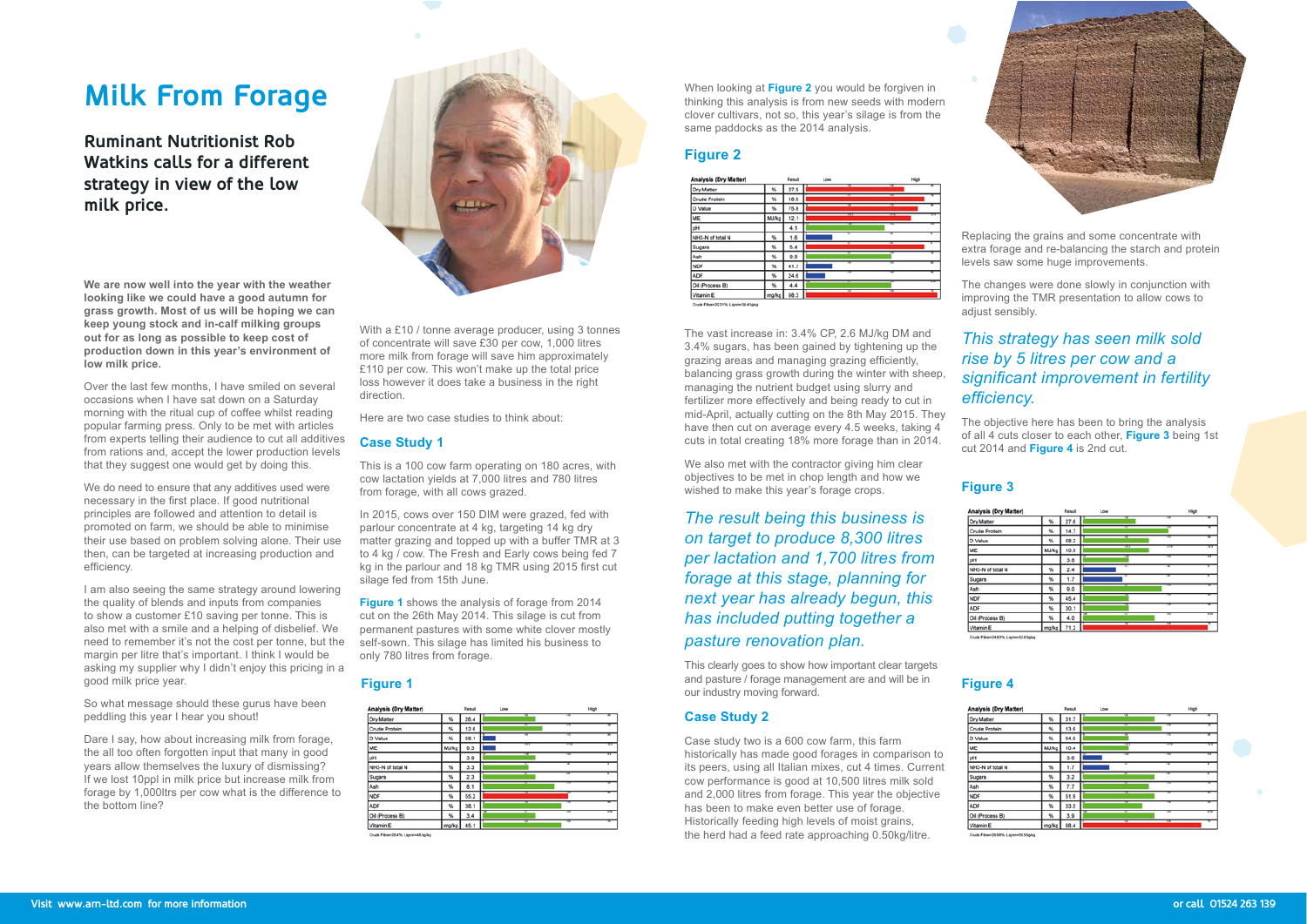# **Milk From Forage** (cont.)

Historically, this farm has managed the forage growing process well, with good nutrient budgeting, a 3 year pasture renovation strategy, good winter management and cutting every 5 weeks.

Everything seemed to be set up well so how could we produce more energy and protein per ha and lift the DM per ha production?

We were lucky enough to have a client that allowed us to put a 50 acre area of IRG, Intermediate IRG, red clover and chicory in. Planted on 8th May 2015.

We have managed to complete 3 cuts so far, the first being six weeks after drilling and we will manage a fourth cut, averaging in its first year across all cuts 5.5 tonnes cut fresh weight per acre.

**Figure 5** shows the first cut analysis and **Figure 6** shows second cut, I eagerly await analysis from the 3rd cut and hopefully a fourth cut, weather permitting.

## **Figure 5 Figure 6**



| Analysis (Dry Matter) |       | Result | Low | High      |
|-----------------------|-------|--------|-----|-----------|
| Dry Matter            | %     | 38.6   |     |           |
| Crude Protein         | ۰.    | 15.2   |     |           |
| D Value               | 製     | 74.5   |     |           |
| ME                    | MJ/kg | 11.9   |     | m         |
| pH                    |       | 4.1    |     | ↽         |
| NH3-N of total N      | %     | 2.1    |     |           |
| Sugars                | ۰,    | 6.1    |     | ╖         |
| Ash                   | ₩,    | 9.5    |     |           |
| <b>NDF</b>            | ₩,    | 41.1   |     |           |
| ADF                   | %     | 26.1   |     |           |
| Oil (Process B)       | %     | 4.3    |     | ▬<br>त्रा |
| Vitamin E             | mg/kg | 77.9   |     |           |
|                       |       |        |     |           |

The result being that this autumn a 1/3 of the cutting platform will be put into these types of swards.

So what will this mean to this business? Our objectives (in no real order of priority) are:

- 1. Grow more forage from less rented acres
- 2. Increase the energy and protein from grass forage
- 3. Move first and fourth cut analysis closer together
- 4. Enable a 10,500 litre cow to produce 3,500 litres plus from forage

It will be interesting to see the results in 2016. I am however more confident that this strategy will move this business closer to making up the 10 ppl loss in milk price than offering him a tonne of concentrates at £10 / tonne less, margin per litre not cost per tonne is the key!

If you'd like to find out how to get more milk from forage please get in touch.

Rob Watkins, Ruminant Nutritionist: 07867 384 382 rob@arn-ltd.com

## **In the summer newsletter article "Growing for Success" we discussed how we have been working in partnership with DLF Trifolium and our clients to maximise milk from forage!**

We have been monitoring the performance of two grass mixtures that have been planted over the last two years on one of our client's farms. Newland House Farm near Lancaster is run by the Halhead family, David, Janet, Chris and Cath. They run 160 cows through 3 robots. The herd is housed all year round and average  $10,500$ l at  $3.8\%$  fat and  $3.2\%$  protein.

The cows are fed a total mixed ration comprising of grass and wholecrop silages, blend, molasses and minerals. Grass silage makes up the majority of the diet, therefore the quality and quantity of grass silage produced is important to maintain the performance of the cows.

**Table 1** Compares the performance of the mixtures that were sown in Autumn 2014.

# **Reseeding**

| <b>Detail</b>                                                                         | <b>Fresh</b><br>Weight<br>(T/acre) | Dry<br><b>Matter</b><br>(%) | <b>Total</b><br>(Kg)<br>DM) | ME (M)<br>Kg/DM) | <b>Total</b><br>(Mi)<br>acre) | <b>Milk</b><br>Yield<br>(L/acre) |
|---------------------------------------------------------------------------------------|------------------------------------|-----------------------------|-----------------------------|------------------|-------------------------------|----------------------------------|
| <b>Field 1 Meat &amp; Milk</b><br>1st Cut $-$ 20th May 15<br>2nd $Cut - 16th$ July 15 | 12.95<br>6.48                      | 18.5<br>16.4                | 2,396<br>1,063              | 11.8<br>11.2     | 28,273<br>11,906              | 5,235<br>2,205                   |
| <b>Total</b>                                                                          | 19.43                              |                             | 3,459                       |                  | 40,179                        | 7,440                            |
| <b>Field 2 Flexicrop</b><br>1st Cut - 20th May 15<br>2nd $Cut - 16th$ July 15         | 12.95<br>8.90                      | 15.9<br>17.6                | 2.059<br>1,566              | 11.4<br>11.2     | 23.473<br>17,539              | 4,373<br>3,248                   |
| <b>Total</b>                                                                          | 21.85                              |                             | 3,625                       |                  | 41,012                        | 7,595                            |

The table shows that the Flexicrop out-performed the Meat & Milk in freshweight yield and overall energy output throughout the year. However, the Flexicrop was grazed slightly later in winter and subsequently had less fertiliser and slurry prior to 1st cut, so this may have resulted in the lower energy yield difference at the time of the 1st cut.

If we look more closely at the 2nd cut where each field was fed the same amount of fertiliser & slurry the Flexicrop out performs the Meat & Milk significantly in freshweight yield and consequently in Mj per acre (193) (193) (193) it cut is being undertaken so on the year the total energy difference of 833Mj equates to 155 litres per acre extra from the Flexicrop or £35.65 per acre at 23p per litre. There is no difference in cost of the two mixtures but it is the make-up of the grasses which show that you can get great value for money.

This exercise has shown the importance of selecting the correct mixture for the situation, and that cutting should be undertaken when the grass is ready to be cut rather than when we have always done it.

If you feel you could benefit from reviewing your re-seeding policy ready for next year please get in touch so that we can show how working together we can benefit your business.

**Mark Gorst, Ruminant Nutritionist: 07880 794 004 mark@arn-ltd.com** 



The reseeding program is key to ensuring the quality of grass silage year after year. DLF Trifolium put forward suggestions to the type of mixture that would respond to the soil type and aspect of the field. The performance of the newly reseeded leys was then monitored.

The mixtures compared were the Versamax Meat & Milk and Versamax Flexicrop. Both mixtures contain a wide range of intermediate & later perennial ryegrasses. The Flexicrop mixture also contains the Advanced Hybrid Ryegrass variety called Lofa, which is very persistent, stress tolerant, palatable, and has a high sugar content so can be utilised widely.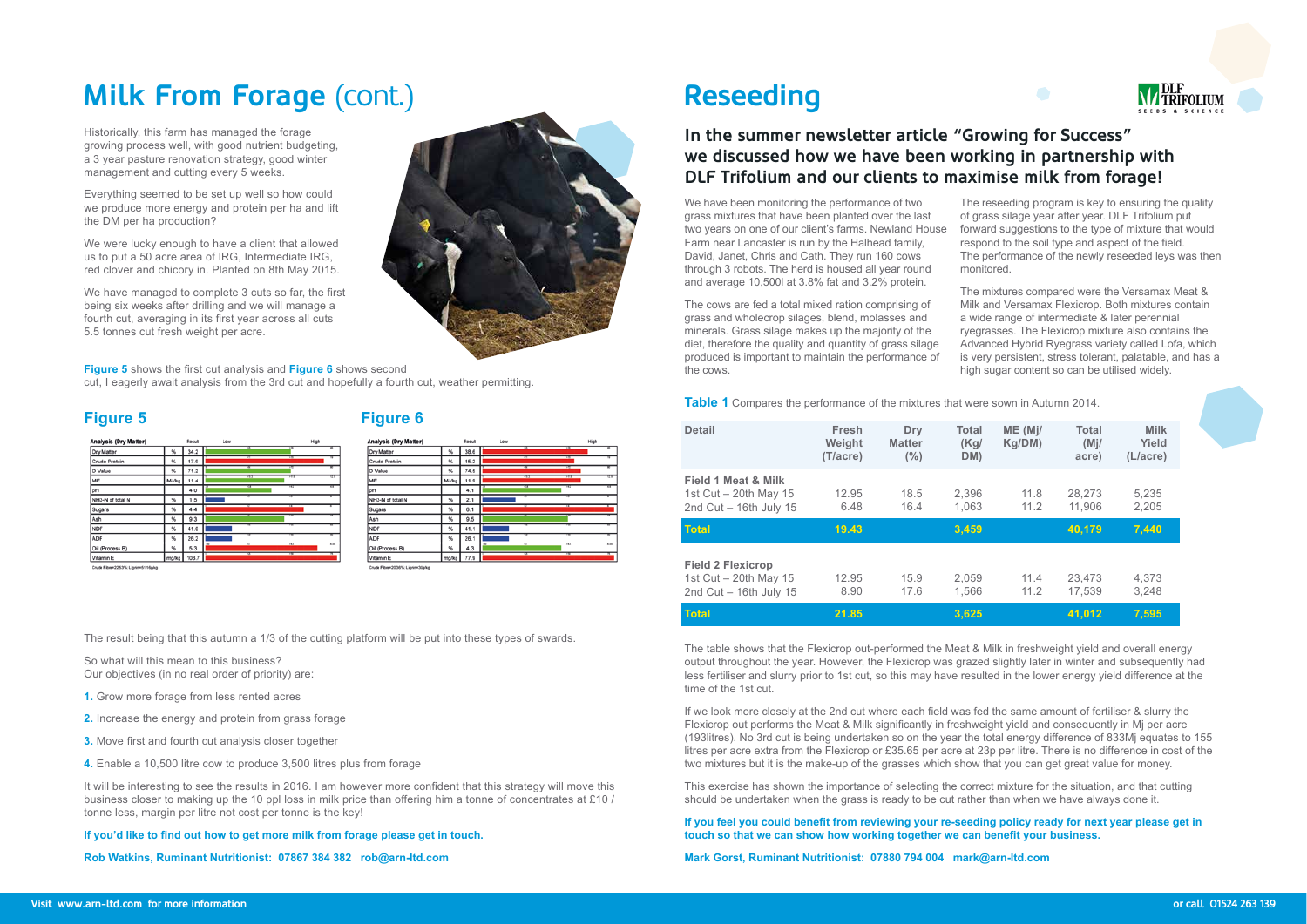## **Encouraging good hoof integrity in%heifers**

Advanced Nutrition began a UK farm-based trial in May 2013. Pre-trial DD scoring showed that approximately 20% of heifers housed away from the dairy unit were infected with DD pre-calving.

From approximately 4 months of age, calves were fed a mineral equivalent of Availa Plus from Zinpro Corporation. The mineral is designed to improve trace mineral nutrition in order to build stronger skin integrity as well as allowing the heifers to develop an improved immune system.

It can be easily integrated into a well-fortified diet and then stopped three weeks pre-calving.



It is important that the heifers receive the minerals in the pen/building prior to where the lesions are first seen. The feed rate is dependent on the animal size but costs approximately 8 pence per day per animal.

Results of the trial have been significant. DD scoring has shown that none of the lactating heifers have any evidence of DD lesions with days in milk varying from 30 to 300 days. **Therefore, protection from feeding Availa Plus** carried from when the mineral supplementation was stopped at three weeks pre-calving and on throughout 1st lactation.

Table 2 shows the typical financial savings based on losses associated with lameness as shown in Table 1.

What Table 2 doesn't reflect are the immense benefits to animal welfare and ease of use.

### **Table 2**

| Mineral cost / day / animal                        | 0.08p  | ć<br>ć                           |
|----------------------------------------------------|--------|----------------------------------|
| Approx treatment days<br>(Calving 24 months)       | 577    |                                  |
| Approx cost per heifer                             | £46    |                                  |
|                                                    |        | S<br>ć                           |
| Financial loss of 18 infected<br>heifers (table 1) | £4,740 | $\overline{1}$<br>$\overline{1}$ |
| Cost of treating 70 heifers                        | £3,220 | ć                                |
| <b>Total</b>                                       | £1,520 |                                  |

The prevalence of DD should decrease within the milking herd now the heifers are protected which will help reduce the pool of infection.



The results within the heifer are really positive but two-thirds of the existing milking herd on the trial farm either had active M2 or chronic M4 lesions.

For those cows with M2 lesions the recommendation is to individually treat with cleaning and antibiotic spray but, as there were multiple cases of DD, a footbath system was advised as part of management to reduce reactivation of M4 to M2 lesions.

There are a range of different products which are commonly used but in this case, Healthy Hooves Ultimate has proved most effective. This safe acid solution solubilises copper and zinc. Zinc not only acts as a disinfection agent but also promotes hoof health. Additional additives assist in cleansing the hoof.

To reduce the reservoir of infection within the herd, M4 and M4+1 cows should also be considered for culling.



It is simple, effective and reduces reliance on other fire-brigade control methods which often bring about their own challenges. If we invest in heifers then we can reduce the infection pool on farm.

**Please contact me if you would be interested Labilib 1 In a full lameness audit and evaluation.** 

Dr Debby Brown, Veterinary Nutritionist 07824 395167 debby@arn-ltd.com

# **Availa Plus**

**Lameness is a significant welfare and productivity concern across the UK dairy industry. Dr Debby Brown presents her lameness audit, and, trial data for Availa Plus, a nutritional solution to help manage digital dermatitis.** 



Some of you may have heard of The First Step® Dairy Lameness Assessment and Prevention Program. The program provides the most comprehensive assessment available of lameness risk factors on farm. I am one of very few *First Step Assessors* in the UK and on farm I have been conducting full lameness audits and evaluation to provide practical and nutritional solutions for farmers to help manage and prevent lameness.

### **Current Situation**

Heifers are vital for herd sustainability so it is important to ensure that heifers enter their first lactation free of digital dermatitis (DD), so that they can remain a productive member of the herd for longer. In the UK, DD is believed to be prevalent in 25% of pre-calving heifers. Ideally heifers should be entering the milking herd free from DD (target 0%).

Table 1 shows the financial loss incurred by the sum of heifers infected with DD on a typical 200 cow milking herd across their first lactation.

## **Table 1**

| Milking herd size             | 200    |
|-------------------------------|--------|
| Number of heifers milking     | 70     |
| Number of heifers with DD     | 18     |
|                               |        |
| Reproductive performance loss | £2,700 |
| Milk loss                     | £1,800 |
| Lameness                      | £240   |
| Total                         | £4.740 |

## **Managing hoof health in the milking herd**

To ensure effective footbathing it is important to evaluate and establish a protocol so that footbath location, solution and frequency are optimal.

Footbaths need to be ideally 3.5 metre long. Footbathing frequency depends on cleanliness of cows but also footbath length. We should look at 3 times a week for footbathing but chemical and frequency will tend to be farm and infection dependent.



## **Going forward**

For future herd sustainability, Availa Plus must certainly be considered by farmers.